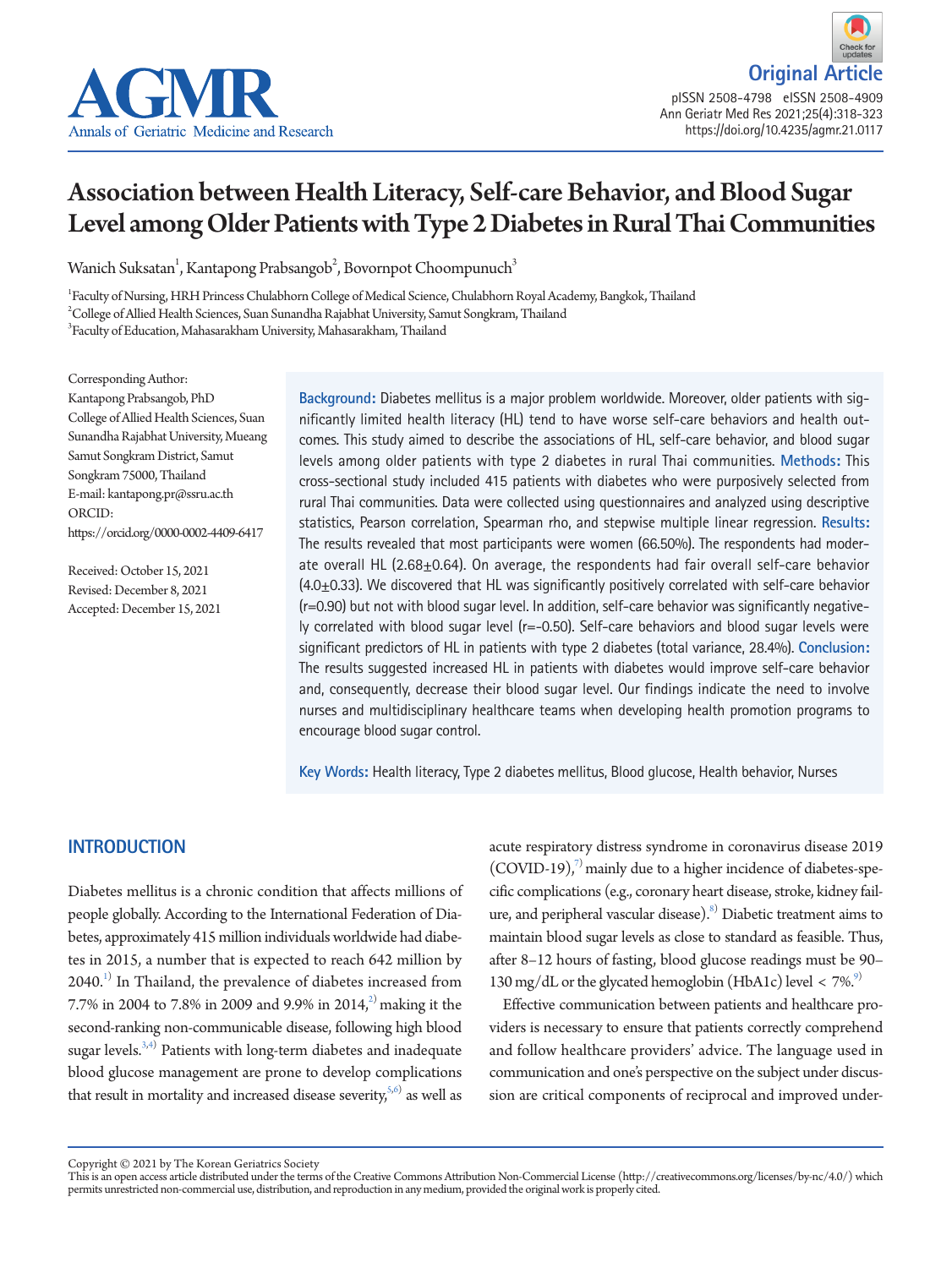standing. Patients with a low degree of health literacy (HL) will not follow doctors' directives since they are unable to comprehend health information. Low HL is a barrier to good health, as it leads to patients' disregard for healthcare providers' advice or instructions. Additionally, a previous study reported a link between HL and self-care behavior in patients with type 2 diabetes.<sup>10)</sup>

HL or health skills were first recognized in the United States, where individuals with diverse ethnic backgrounds, languages, and cultures coexist. These individuals frequently lack an understanding of health issues and information as well as methods for better self-care management. $^{11)}$  People with low HL were more likely to be careless with their health; they had high blood sugar levels, more diabetes problems, and were frequently admitted to the hospital.<sup>12)</sup> People with diabetes who lacked functional HL were also more likely to have difficulty controlling their blood glucose levels.<sup>13)</sup> This may result from an inability to comprehend health information recommended by healthcare specialists. Patients with a high HL may better understand the recommendations of healthcare practitioner and maintain more stable blood sugar levels.

Self-care behavior is a principal concept in health promotion that refers to decision-making and health behaviors that an individual could make to address a health issue or maintain their current level of health.<sup>14)</sup> Self-care encompasses four dimensions: the physical, averting complications, treatment, and psychosocial dimensions.<sup>15)</sup> Additionally, patients must learn to motivate themselves and gain social support to sustain their efforts. $^{16)}$  On the other hand, social support, particularly from peers, friends, and families, is also a barrier to treatment adherence and self-care, although high levels of support are connected with greater long-term self-care management. As such, this study aimed to improve the understanding of the relationships between HL and self-care behaviors and blood sugar levels in patients with type 2 diabetes living in rural Thai communities.

## **MATERIALS AND METHODS**

#### **Research Design and Sampling**

The sample in this cross-sectional survey consisted of 60- to 80-year-old male and female adults living in Samut Songkram Province in southern central Thailand, which comprises three districts: Samut, Amphawa, and Bangkhonthi. This province is an important economic area in the central part of Thailand, where most residents produce palm sugar as a household industry. Bangkhonthi District has 13 sub-district health promotion hospitals, three of which—Jormploug, Bang Prom, and Bang Yeerong—are primary care centers. Each center serves three to five sub-district health promotion hospitals. In this study, we selected a sample of 415 patients with diabetes living in rural Thai communities.

#### **Research Instruments**

The survey questionnaires used in the current study were divided into the following four research instruments.

## *Self-care behavior assessment (SBA)*

The SBA is based on the concept of self-care behavior theory first described by Orem.<sup>15)</sup> We applied a questionnaire developed by Suksatan and Prabsangob.<sup>10)</sup> The self-care behavior questionnaire included four dimensions (physical, prevention of complications, treatment, and psychosocial), each of which comprised five questions. The participants answered each question by rating their response from 1 (never) to 5 (always). The total score for self-care behaviors was 100 points, with higher scores indicating better selfcare behavior.

## *Blood sugar control assessment (BSCA)*

We used Dextrostix (DTX), which is the preferred method for diabetes screening and diagnosis. DTX was used to assess blood glucose levels after fasting for at least 6–8 hours. We used the latest DTX results from patients' health records at the health promotion hospitals, which were assessed by technicians the sub-district health promotion hospitals.

#### *Health literacy scale (HLS)*

We applied the three-level HLS developed by Ishikawa et al., $^{17)}$  to assess the HL level. The test is used to measure functional, communicative, and critical HL and consists of three groups of questions based on three different levels of HL: basic (composed five questions), interactive (five questions), and critical (four questions). The participants were asked to read the questions or to have them read to them. The patients answered each question by rating their responses from 1 (never) to 4 (regular). Then, the scores of each group of questions were collected and divided by the number of questions. The score results ranged between 1 and 4, with higher scores indicating higher HL, except for the score result of basic HL, in which a higher score indicated a lower HL. We used the total HL score in this study (56 points: 14 multiplied by 4) by defining percentage scores of < 60%, 60%–69.99%, 70%–79.99%, and > 79.99%, indicating poor, fair, good, and very good HL, respectively.

## *Sociodemographic variables*

We assessed the general information of the participants using an instrument with five items: sex, age, education level, monthly income, and diabetes duration.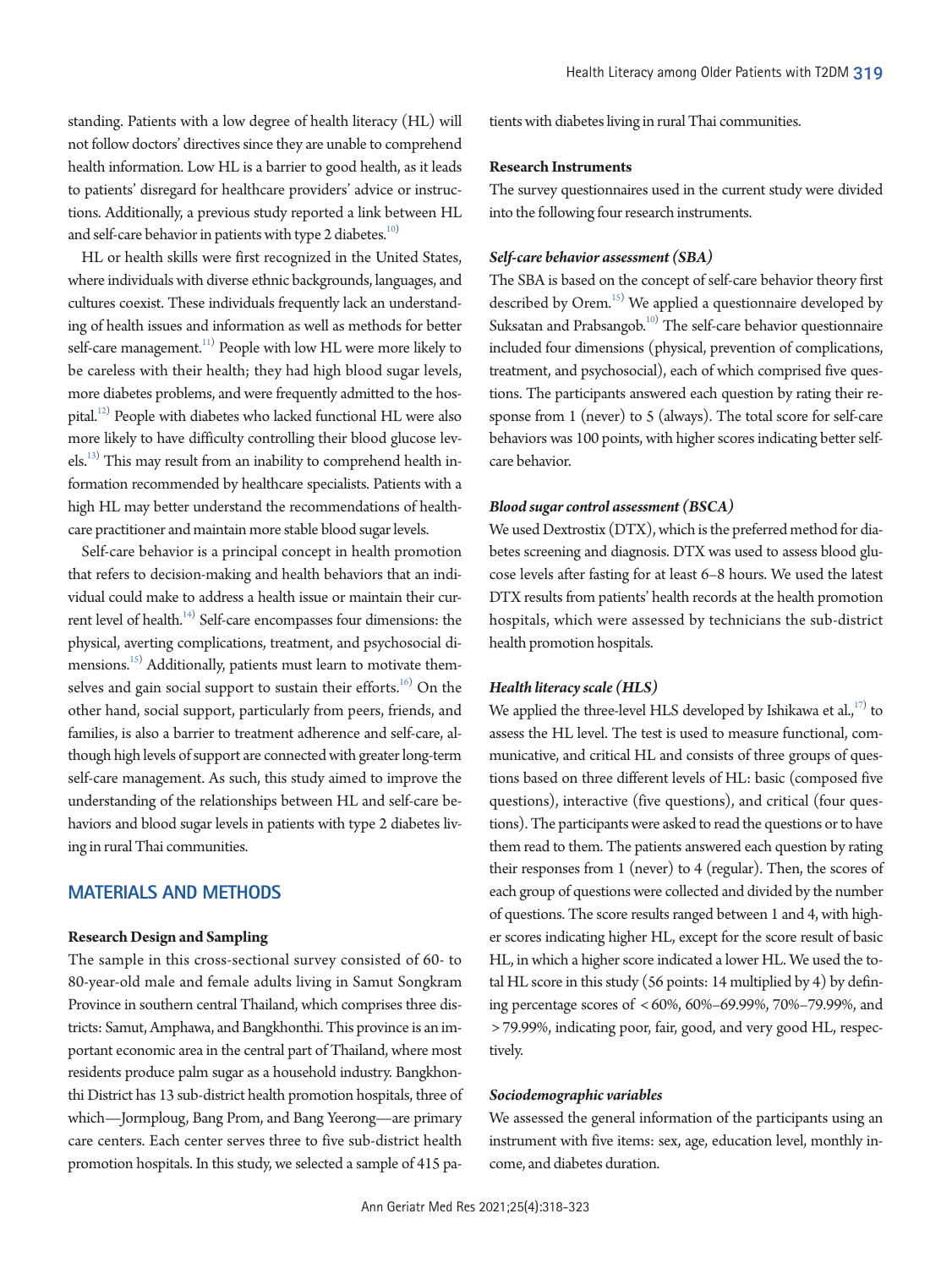## **Data Analysis**

We used IBM SPSS Statistics for Windows version 21.0 (IBM, Armonk, NY, USA) to analyze the data. The frequencies, percentages, means, and standard deviations of the data were presented. Pearson correlation coefficient and Spearman rho were used to examine the relationships between the participants' sociodemographic factors, self-care behaviors, and blood sugar levels and their HL. We used a stepwise multiple linear regression analysis to test the factors predicting these variables. The significance level was set at  $p < 0.05$ .

#### **Ethical Considerations**

The current study was carried out according to the ethical principles of the Declaration of Helsinki. Written informed consent was obtained from all the participants. Ethical approval was attained from the Suan Sunandha Rajabhat University Institutional Review Board on human rights prior to commencing the study (No. COA.1- 037/2018).

## **RESULTS**

We purposively selected a total of 415 participants receiving health services at sub-district health promotion hospitals in rural Thai communities as a sample group. The demographic data and clinical characteristics of the participants were as follows: 66.50% female  $(n=276)$  and a mean age of 64.1 years. Most participants had graduated from primary school (71.30%,  $n = 29$ ) and 65% of participants had a monthly income of  $<$  5,001 Thai Baht (n = 164). Furthermore, most participants had had diabetes for  $5-9$  years (39.80%, n = 165) and most had blood sugar levels of 126–154 mL/dL (51.45%,  $n=214$  $n=214$  $n=214$ ) [\(](#page-2-0)Table 1).

## **Participant HL**

The participants had fair overall HL (mean, 2.68), with a mean total score of 36.89. The mean scores for functional, interactive, and critical HL were 3.11, 2.32, and 2.61, respectively [\(Table 2\)](#page-2-1).

#### **Participant Self-care Behaviors**

The participants had a mean score of overall self-care behavior of 4.00. The mean score was highest for the treatment dimension (4.34), followed by the physical (4.00), prevention of complications (3.89), and psychosocial (3.75) dimensions [\(Table 3\)](#page-2-2).

# **Relationships of Participants' Sociodemographic Characteristics, HL, Self-care Behaviors, and Blood Sugar Levels**

Pearson correlation coefficient analysis showed that HL was significantly positively correlated with self-care behavior  $(r = 0.90,$  <span id="page-2-0"></span>**Table 1.** Demographic characteristics of the participants

| Characteristic              | Value                  |  |  |  |
|-----------------------------|------------------------|--|--|--|
| Sex                         |                        |  |  |  |
| Male                        | 139 (33.50)            |  |  |  |
| Female                      | 276 (66.50)            |  |  |  |
| Age $(y)$                   | $64.1 \pm 8.1$ (50-80) |  |  |  |
| $50 - 59$                   | 148 (35.70)            |  |  |  |
| $60 - 69$                   | 175 (42.20)            |  |  |  |
| $70 - 80$                   | 92(22.10)              |  |  |  |
| <b>Education</b> levels     |                        |  |  |  |
| Lower than primary school   | 36 (8.70)              |  |  |  |
| Primary school              | 296 (71.30)            |  |  |  |
| Secondary/Vocational school | 64 (15.40)             |  |  |  |
| Bachelor's degree and above | 19 (4.60)              |  |  |  |
| Monthly income (Thai Baht)  |                        |  |  |  |
| < 5,001                     | 164(39.51)             |  |  |  |
| $5,001-10,000$              | 139 (33.49)            |  |  |  |
| $10,001 - 15,000$           | 80 (19.30)             |  |  |  |
| 15,001-20,000               | 16(3.85)               |  |  |  |
| > 20,000                    | 16(3.85)               |  |  |  |
| Duration of diabetes (y)    |                        |  |  |  |
| $\leq$ 5                    | 105 (25.20)            |  |  |  |
| $5 - 9$                     | 165 (39.80)            |  |  |  |
| >10                         | 145 (35.00)            |  |  |  |
| Blood sugar, DTX (mL/dL)    |                        |  |  |  |
| < 126                       | 125 (30.10)            |  |  |  |
| $126 - 154$                 | 214 (51.45)            |  |  |  |
| 155-182                     | 60 (14.56)             |  |  |  |
| >182                        | 16(3.89)               |  |  |  |

Values are presented as number (%) or mean±standard deviation (min–max). DTX, Dextrostix.

#### <span id="page-2-1"></span>**Table 2.** Health literacy of the participants

| Health literacy           | $Mean \pm SD$    | Interpretation |
|---------------------------|------------------|----------------|
| Functional                | $3.11 \pm 0.86$  | High           |
| Interactive               | $2.32 \pm 0.86$  | Fair           |
| Critical                  | $2.61 \pm 0.96$  | Fair           |
| Total (range $1-4$ )      | $2.68 \pm 0.64$  | Fair           |
| Total score (range 14-56) | $36.89 \pm 7.11$ | Fair           |
|                           |                  |                |

SD, standard deviation.

#### <span id="page-2-2"></span>**Table 3.** Self-care behavior of the participants

| Self-care behavior               | $Mean \pm SD$   |
|----------------------------------|-----------------|
| Physical dimension               | $4.00 \pm 0.71$ |
| Prevented complication dimension | $3.89 \pm 0.53$ |
| Treatment dimension              | $4.36 \pm 0.40$ |
| Psychosocial dimension           | $3.75 \pm 0.72$ |
| Total self-care behavior         | $4.00 \pm 0.33$ |
|                                  |                 |

SD, standard deviation.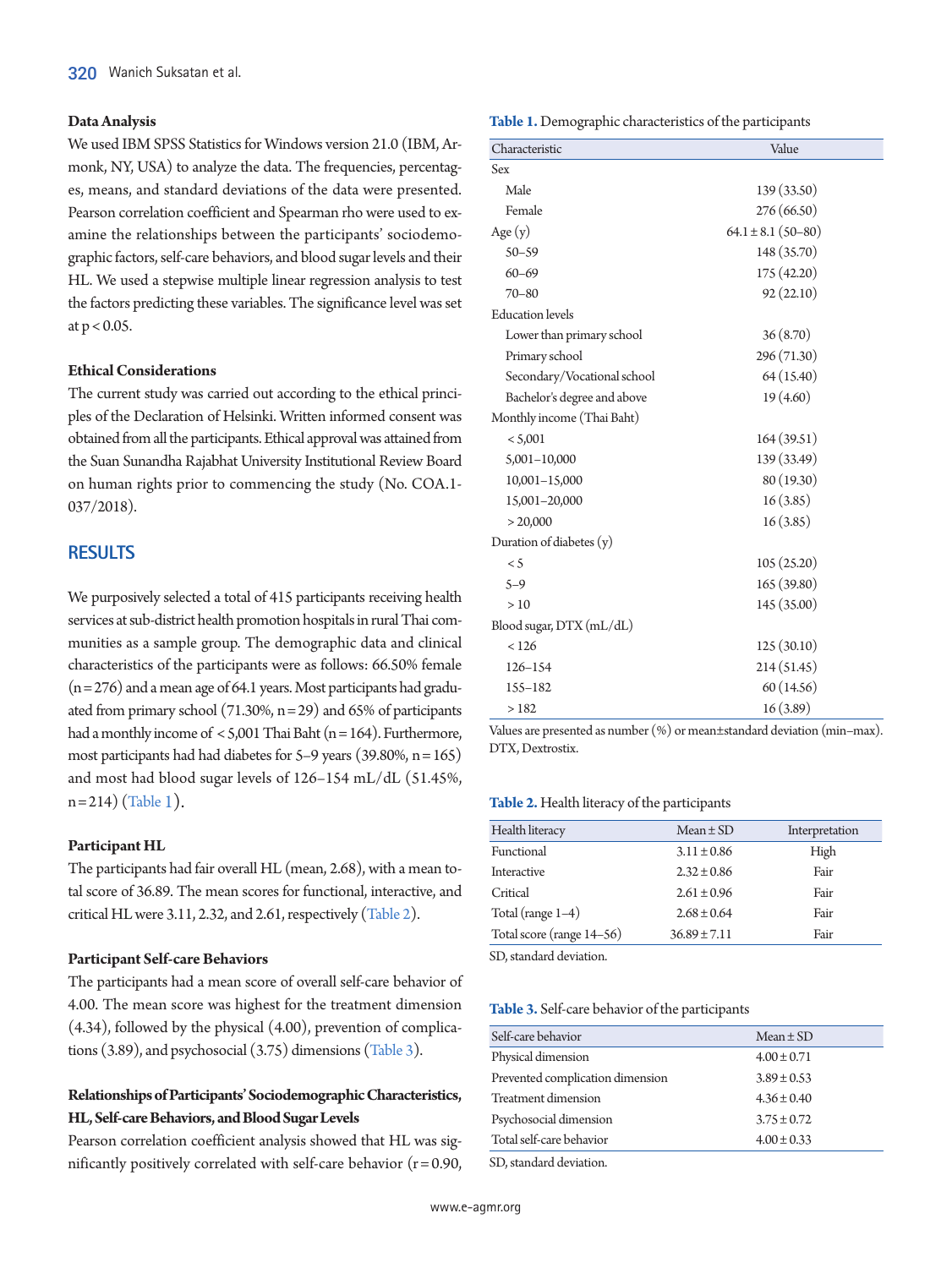$p < 0.001$ ) but not blood sugar levels ( $r = -0.023$ ,  $p = 0.638$ ). In addition, self-care behavior was significantly negatively correlated with blood sugar levels ( $r = -0.50$ ,  $p < 0.001$ ). Positive correlations were observed between patient education and self-care behaviors  $(r = 0.36, p < 0.05)$  and HL  $(r = 0.38, p < 0.05)$ . We also observed significant positive correlation between patient age and blood sugar levels ( $r = 0.28$ ,  $p < 0.05$ ), self-care behavior ( $r = 0.22$ ,  $p < 0.05$ ), and HL  $(r = 0.30, p < 0.05)$  [\(Table 4](#page-3-0)).

#### **Factors Predicting HL**

Stepwise multiple regression analysis to identify factors that could predict HL identified self-care behaviors and blood sugar levels (beta = 0.419 and 0.230, respectively). Combined, these factors predicted HL with 28.4% accuracy [\(Table 5](#page-3-1)).

## **DISCUSSION**

The low HL levels among older adults with type 2 diabetes in rural Thai communities could be explained by their advanced age, lack of education, and low income. Our findings are consistent with those of Schillinger et al.<sup>[18](#page-5-11))</sup> and Manganello<sup>[19](#page-5-12))</sup> who established the prevalence of inadequate HL among low-income and undereducated older adult patients with diabetes. Our examination of each facet of HL revealed the lowest mean score for interactive HL compared to functional and critical HL. Interactive HL refers to being literate in basic health and cognitive and social skills used to participate in social activities and select updated information to improve health behaviors. $^{20,21)}$  $^{20,21)}$  $^{20,21)}$  Low interactive HL indicates that patients with diabetes have less communication with others regarding their health and diabetes.<sup>10)</sup>

Our results also revealed interesting relationships between patient age, blood sugar levels, self-care behaviors, and HL. Patient age was associated with HL in Spearman rho tests, although the association disappeared when communicative HL was included in the model. Previous studies have also reported an association between patient age and blood sugar levels,<sup>2,21)</sup> self-care behav- $\text{ions}^{21,22)}$  $\text{ions}^{21,22)}$  $\text{ions}^{21,22)}$  and HL.<sup>2,21[,23\)](#page-5-12)</sup> Contrary to previous findings, patient age was not associated with HL in older adults in urban communities in Thailand. $14,24$ )

The current study's findings indicated that HL was associated with positive self-care behaviors, whereas self-care behaviors were negatively associated with blood sugar levels. Thus, increasing HL in patients with diabetes results in improved self-care behavior and, as a result, lower blood sugar levels. $^{23)}$  This finding is consistent with those of a previous study reporting a relationship between low HL and failure to control blood glucose levels in patients with type 2 diabetes.<sup>18</sup> This occurred because diabetic patients with low HL frequently had difficulty reading medicine labels or comprehending blood sugar levels results and healthcare provider's prescriptions.<sup>[22](#page-5-14))</sup> Thus, patients were unable to practice effective self-care. Additionally, patients with low HL frequently did not know or recall the names of medications or how to use the $m^{25)}$  $m^{25)}$  $m^{25)}$  and were unaware of their health condition and how to manage it. $^{26)}$  $^{26)}$  $^{26)}$ Patients with low HL demonstrated difficulties in remembering and comprehending medical information. This prevented them from gathering or searching for additional information, as they could not comprehend or recall the details received from hospitals due to ineffective communication.<sup>25)</sup> Furthermore, in their comparisons of communication levels between healthcare providers and patients with adequate and low HL. Schillinger et al.<sup>18)</sup> reported that healthcare providers rarely explained health conditions and treatment steps to the low HL group in a way that the patients

<span id="page-3-1"></span>**Table 5.** Results of the stepwise multiple regression analysis between predictors and health literacy among the study participants

| Predicting factors  | B     | <b>SE</b> | <b>Beta</b> |       | p-value            |
|---------------------|-------|-----------|-------------|-------|--------------------|
| Constant            | 2.340 | 0.561     |             |       | $-4.172 \le 0.001$ |
| Self-care behaviors | 0.240 | 0.060     | 0.419       | 4.029 | ${}_{< 0.001}$     |
| Blood sugar levels  | 0.126 | 0.054     | 0.230       | 2.336 | 0.002              |
|                     |       |           |             |       |                    |

 $R^2$ =0.299, adjusted  $R^2$ =0.284.

<span id="page-3-0"></span>**Table 4.** Correlations between participant sociodemographic characteristics, health literacy, self-care behavior, and blood sugar level

| Variable             | $Mean \pm SD$                 | Age        |               |              | Education Monthly income Duration of diabetes Blood sugar levels Self-care behavior Health literacy |                |              |  |
|----------------------|-------------------------------|------------|---------------|--------------|-----------------------------------------------------------------------------------------------------|----------------|--------------|--|
| Age                  | $64.11 \pm 8.10$              |            |               |              |                                                                                                     |                |              |  |
| Education            | $3.04 \pm 0.62$               | $0.34^{a}$ |               |              |                                                                                                     |                |              |  |
| Monthly income       | $6,232.5 \pm 984.3 -0.52^{b}$ |            | $0.93^{a}$    |              |                                                                                                     |                |              |  |
| Duration of diabetes | $6.42 \pm 2.53$               | $0.37^{b}$ | $0.06^{a}$    | $0.20^{b}$   |                                                                                                     |                |              |  |
| Blood sugar levels   | $134.60 \pm 32.47$            | $0.28^{b}$ | $0.62^{a}$    | $0.28^{b}$   | $0.46^{b}$                                                                                          |                |              |  |
| Self-care behavior   | $4.00 \pm 0.33$               | $0.22^{b}$ | $0.36^{a)*}$  | $0.08^{a}$   | $0.38^{b}$                                                                                          | $-0.50^{b)**}$ |              |  |
| Health literacy      | $147.46 \pm 41.91$            | $0.30^{b}$ | $0.38^{a)^*}$ | $0.09^{b)*}$ | $0.44^{b}$                                                                                          | $-0.23^{b}$    | $0.90^{b)*}$ |  |

SD, standard deviation.

a)Spearman rho, <sup>b)</sup>Pearson correlation.

\*p<0.05 (two-tailed), \*\*p<0.01 (two-tailed).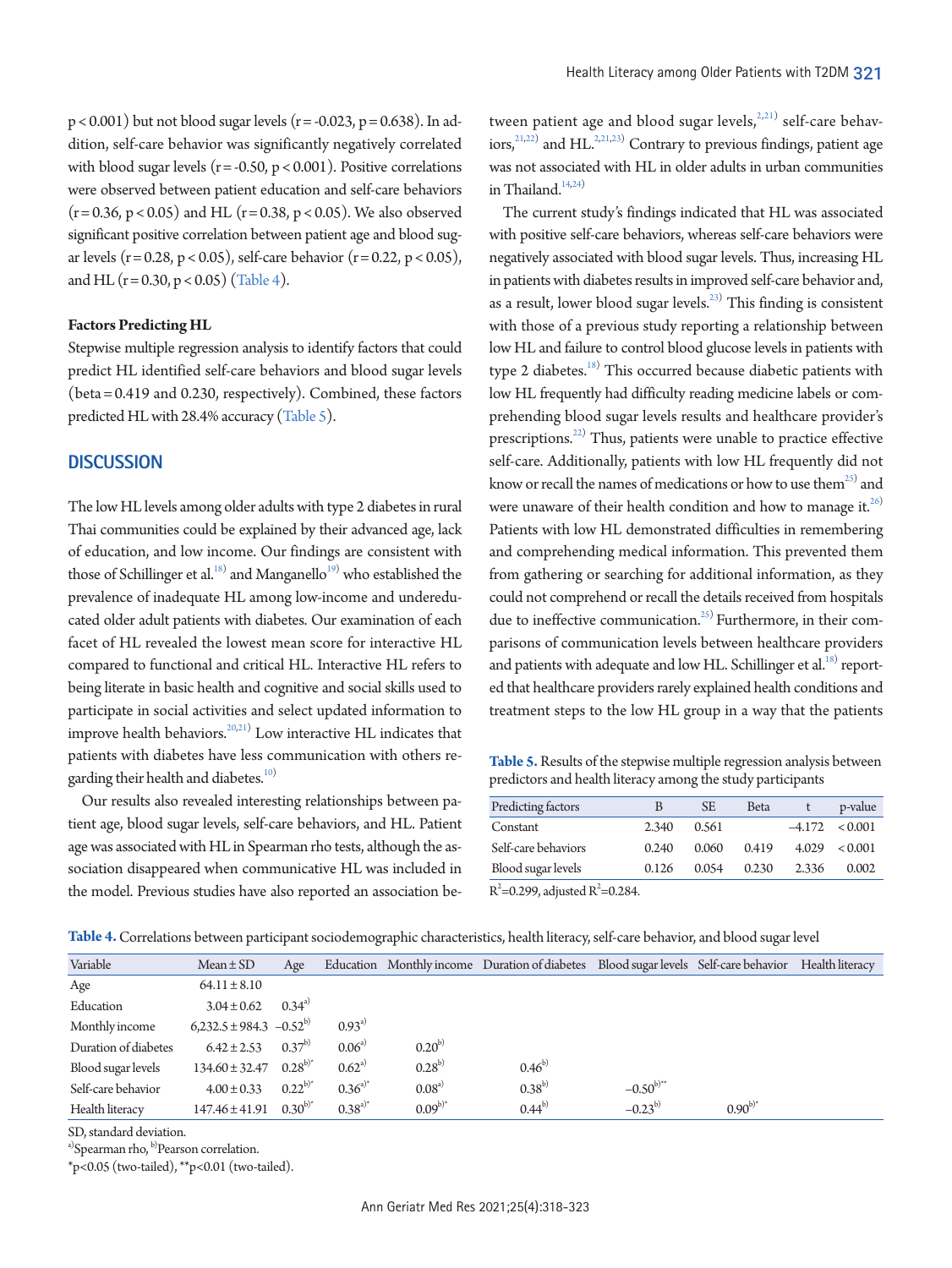could understand and apply. That study also reported that HL was not significantly associated with blood sugar levels.

Despite receiving education from health providers about diabetes, patient blood sugar control did not improve because the patients did not apply the knowledge. Healthcare service providers must have knowledge and understanding of patients' thoughts and points of view regarding meeting with healthcare providers. While many patients understand and remember the health information and behavior changes provided by healthcare providers, many do not practice these recommendations; rather, the patients' attitudes or views about diabetes are contrary to those of the healthcare providers.

Finally, we found that self-care behaviors and blood sugar levels were predictors of HL in Thai patients with type 2 diabetes. The results of the current study are consistent with those of Yodmai et al. $^{14)}$  and Caruso et al. $^{23)}$  demonstrating the importance of self-care behaviors and maintaining blood glucose levels to improving the physical and mental health behaviors of patients with type 2 diabetes, which are associated with HL.

The present study has some limitations. First, the participants were patients with type 2 diabetes who received care in only one province in Thailand. This may limit the generalizability of our findings to other patients with type 2 diabetes in different contexts (e.g., urban communities, nursing homes). Second, the sample was obtained using a purposive selection method. The lack of random sampling may have resulted in sample selection bias, limiting the generalizability of the findings. Third, we used only the DTX method to assess blood glucose levels after fasting for at least 6–8 hours. However, this method shows potential for mass screening programs for patients with type 2 diabetes, as it accurately classified patients and provided rapid results. Future studies should use other methods to evaluate blood glucose levels that are standard and accurate for patients with type 2 diabetes, such as fasting plasma glucose or HbA1c levels. Fourth, we examined the relationship between HL, self-care behaviors, and blood sugar levels among older patients with type 2 diabetes using only a self-reported questionnaire. Future interventional or longitudinal studies are needed to clarify the long-term outcomes of patients with diabetes. Fifth, we did not examine the severity of type 2 diabetes. Therefore, additional studies are needed to examine the relationship between HL and disease severity in type 2 diabetes, such as emergency room visits, treatment intensity, and time off work due to diabetes. Finally, we assessed HL, self-care behavior, and blood sugar levels among older patients with type 2 diabetes. Our findings would be more informative if social support, family support, access to healthcare information, and perceived self-efficacy were included, which might have also significantly affected patient HL.

In conclusion, the results of the current study demonstrated moderate HL in most older adult patients with type 2 diabetes in Thai communities. Increased HL among these patients was associated with better self-care behavior and, consequently, decreased blood sugar levels. Nurses and healthcare providers should be involved when developing health promotion programs to encourage blood sugar control and improve patient quality of life, particularly in older adults with diabetes.

# **ACKNOWLEDGMENTS**

## **CONFLICT OF INTEREST**

The researchers claim no conflicts of interest.

## **FUNDING**

None.

## **AUTHOR CONTRIBUTION**

Conceptualization, WS, KP, BP; Data curation, WS, KP; Funding acquisition, WS, KP, BC; Investigation, WS, KP; Methodology, WS, BC; Project administration, WS, KP; Supervision, WS; Writing-original draft, WS, KP; Writing-review & editing, WS, KP, BP.

# **REFERENCES**

- <span id="page-4-0"></span>1. [Nanditha A, Ma RC, Ramachandran A, Snehalatha C, Chan JC,](https://doi.org/10.2337/dc15-1536)  [Chia KS, et al. Diabetes in Asia and the Pacific: implications for](https://doi.org/10.2337/dc15-1536)  [the global epidemic. Diabetes Care 2016;39:472-85.](https://doi.org/10.2337/dc15-1536)
- <span id="page-4-1"></span>2. [Aekplakorn W, Chariyalertsak S, Kessomboon P, Assanangkorn](https://doi.org/10.1155/2018/1654530)[chai S, Taneepanichskul S, Putwatana P. Prevalence of diabetes](https://doi.org/10.1155/2018/1654530)  [and relationship with socioeconomic status in the Thai popula](https://doi.org/10.1155/2018/1654530)[tion: National Health Examination Survey,](https://doi.org/10.1155/2018/1654530) 2004-2014. J Diabetes Res 2018;2018:1654530.
- <span id="page-4-2"></span>[3. Posai V, Suksatan W, Choompunuch B, Koontalay A, Ounpras](https://doi.org/10.2147/jmdh.s329344)[ertsuk J, Sadang JM. Assessment of the health-promoting behav](https://doi.org/10.2147/jmdh.s329344)[iors of hospitalized patients with non-communicable diseases](https://doi.org/10.2147/jmdh.s329344)  [during the second wave of COVID-19. J Multidisci](https://doi.org/10.2147/jmdh.s329344)p Healthc 2021;14:2185-94.
- <span id="page-4-3"></span>[4. Moon S, Roh YK, Yoon JL, Jang KU, Jung HJ, Yoo HJ, et al. Clin](https://doi.org/10.4235/agmr.19.0041)[ical features of geriatric syndromes in older Koreans with diabe](https://doi.org/10.4235/agmr.19.0041)[tes mellitus. Ann Geriatr Med Res 2019;23:176-82.](https://doi.org/10.4235/agmr.19.0041)
- <span id="page-4-4"></span>5. Suksatan W. Health-promoting behaviors and related factors in patients with chronic diseases in a rural community. Syst Rev Pharm 2020;11:624-7.
- <span id="page-4-5"></span>6[. Lekamwasam R, Lekamwasam S. Effects of COVID-19 pan](https://doi.org/10.4235/agmr.20.0027)[demic on health and wellbeing of older people: a comprehensive](https://doi.org/10.4235/agmr.20.0027)  [review. Ann Geriatr Med Res 2020;24:166-72](https://doi.org/10.4235/agmr.20.0027).